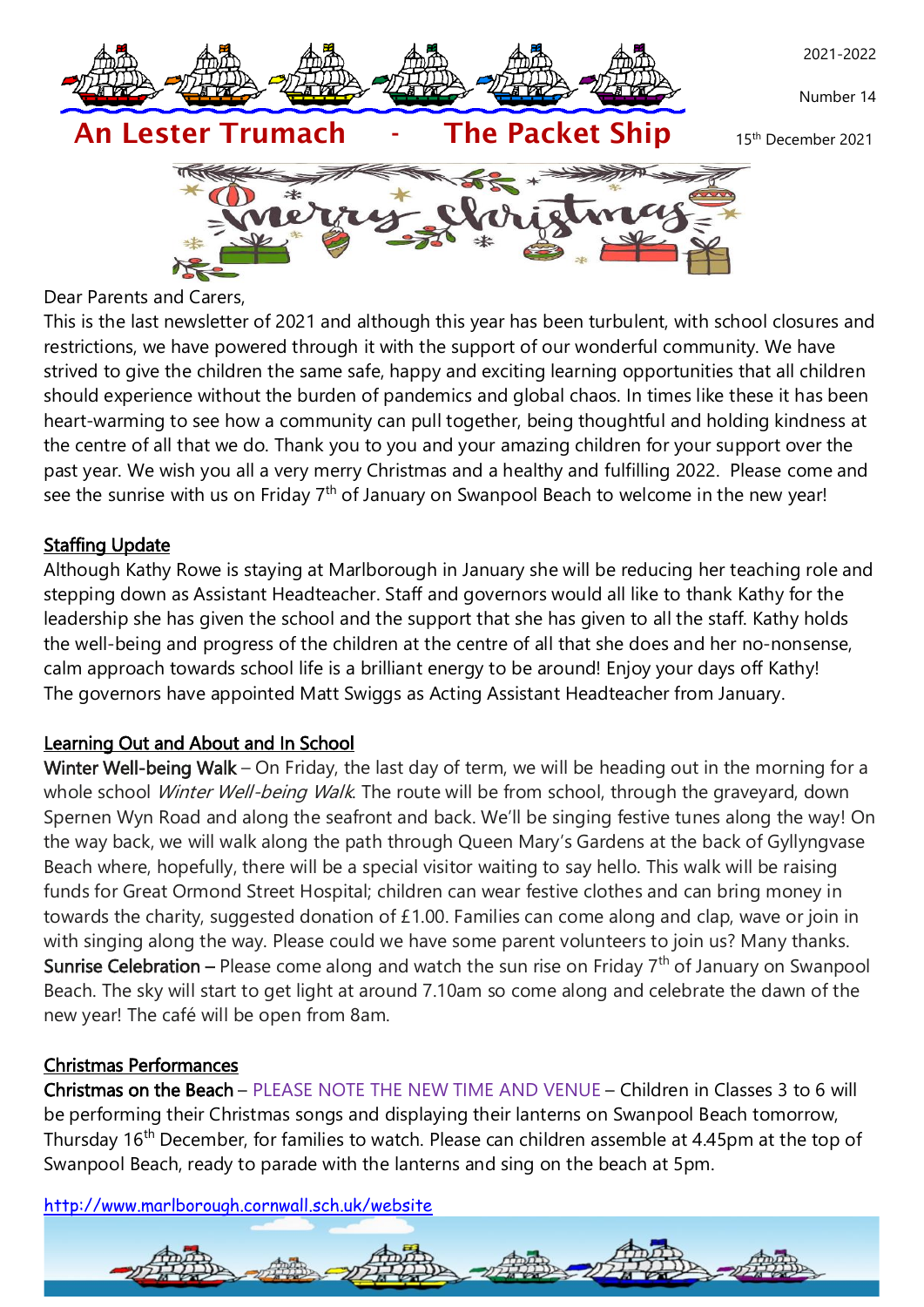## School Librarians

Many thanks for the applications to become a school librarian. The quality of applications was amazing and Mrs Gall was blown away by the commitment to get everyone reading a wide range of literature! The librarians who will be looking after The Burrow are Macey, Sophia, Inigo, Jack, Camilla, Bberion, Indiana, Evie-May, Ella, Yola, Arlo G, Marley, Amelie, Jazmyne, Nina, Elsie S and Rosy.

## **Online Safety**

Please remember that there is no rush to give your children access to the internet. We have had children accessing a range of age inappropriate apps, revealing too much information about themselves and therefore putting themselves in danger. Many communication apps; Snapchat, Discord etc can seem innocent enough on the surface but children are only a click away from inappropriate content and people, hence why they are not suitable for primary age children. Please monitor your child's internet usage so they can enjoy technology safely.

## Last Day of Term Car Park Dance and Raffle

Some of the Children in Class 4 would like to invite you to an after school dance session in the lower car park after school on the last Friday of term. There will also be a Name the Ice-skaters competition and a raffle. Tickets are available for the raffle at the beginning and end of the school day.

# **!!!!CHRISTMAS RAFFLE & CAKE SALE!!!! AFTER SCHOOL ON FRIDAY**

Fabulous prizes include... Champagne afternoon tea for 2 at the Meudon Hotel, 1-to-1 Pilates session with Cscape, 2 hours garden maintenance, Star Glazers paint-at-home ceramic kits, cake from Simply Baked Cornwall, babysitting, hair & bath accessories, shaving kit, stationery and many more qifts. Draw is outside main doors of school after school on Friday (or we will get your prize to you).

#### GET YOUR TICKETS AT PICK-UP TIME EVERY DAY! £1 for 5.

Or buy by bank transfer:

Marlborough Mariners / Sort: 40-21-02 / Acc: 21579029 / Ref: Your Surname and 'Raffle'

Then text Georgie 07980 807157 saying how much you've paid, your name, child's name and class. She will text you back with a photo of your tickets.

#### PLEASE BRING YOUR YUMMY CAKES, BISCUITS AND TREATS TO SELL!

Just bring your bakes to the table (in lower car park outside main school doors) before/after pick-up time on Friday. NO NUTS. All proceeds to school. THANK YOU!!!

ALL PROCEEDS TO SCHOOL FUNDS